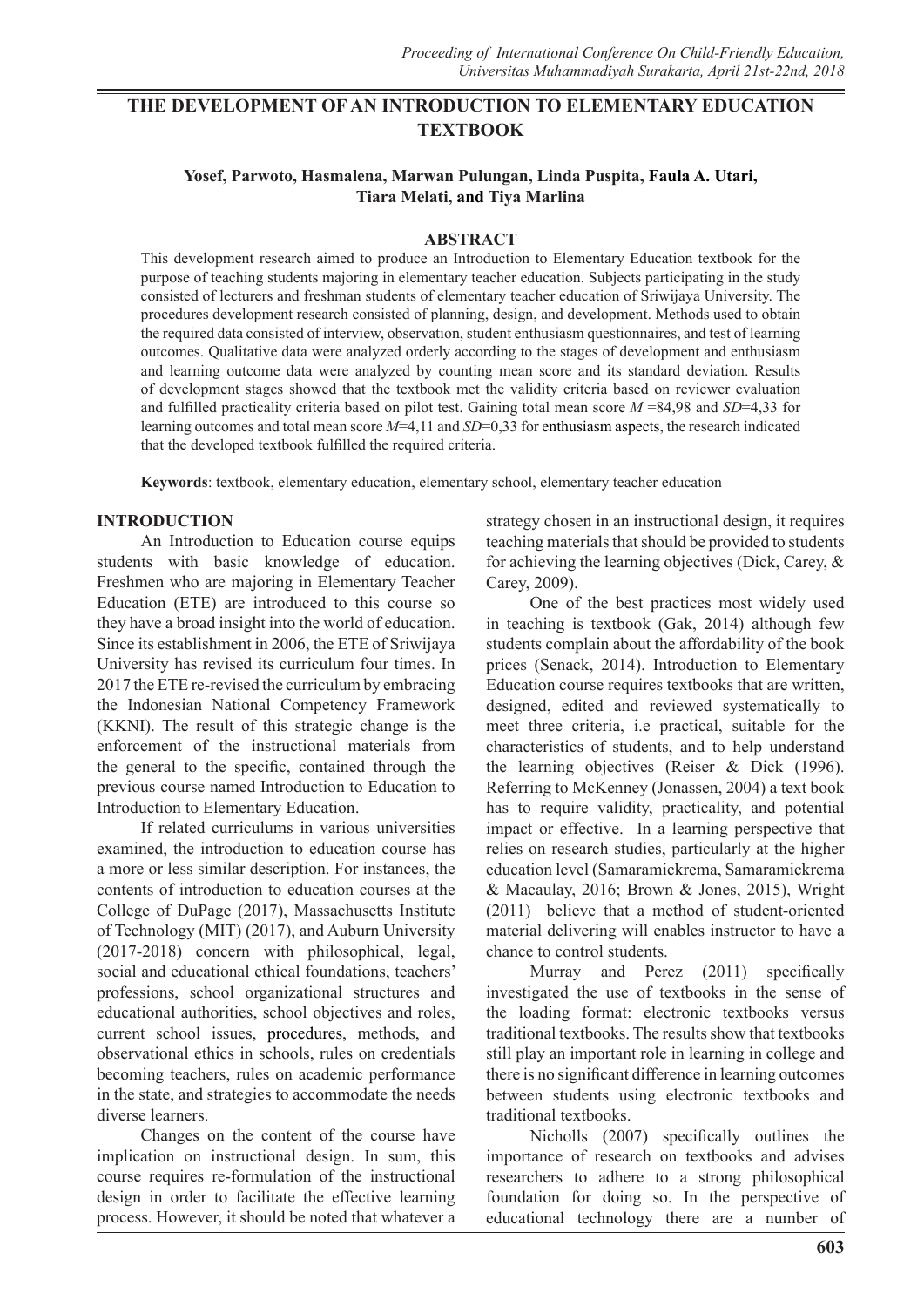educational product development procedures that can be chosen by developers in writing instructional materials in various formats, including textbooks, such as Flagg (1994), Alessi and Trollip (2001), and Dick, Carey, and Carey (2009).

Considering the importance of textbook support for curriculum implementation as described above, a relevant textbook is required in instruction. Support for the implementation of the ETE's Curriculum in the form Introduction to Elementary Education textbook is important so that students will have a solid, solid foundation of the profession they have chosen. Without comprehending such foundation, prospective students have the potential to experience failure in understanding the basics of elementary education and of course will affect the interest and motivation to learn, and in turn will affect the optimal learning achievement. This development study aims to produce textbooks Introduction to Elementary Education that meets three main criteria, namely valid, practical, and effective in terms of learning behavior and student learning outcomes.

## **RESEARCH METHOD**

Research development was chosen as an avenue to achieve research objectives. Stages of product development applied in the study referred to the Allessi and Trollip model (2001), consisting of plan, design, and development. Research subjects consisted of 2 lecturers who taught Introduction to Elementary Education course, students of ETE Sriwijaya University who enrolled in academic year of 2016 and academic year 2017. The 20 students of academic year 2016 were involved in order to collecting data pertaining the past practice of instruction of Introduction to Education course. In addition, the 46 students of academic year 2017 participate in development stage.

Instruments that are used to collect data were (a) lecturer interview and student interview guideline, (b) interview guidelines for book reviewers' validity, (c) interview guidelines practicality of textbooks for students, (d) a 12 items Likert Scale of student enthusiasm questionnaire in using textbooks, and (e) 14 items test of learning outcomes. Data analysis were done by using qualitative and quantitative procedures. In qualitative analysis, data were identified according the thematic framework, mapped, and interpreted. Data on student enthusiasm and learning outcomes were analyzed by calculating the mean score and standard deviation.

**RESULTS AND DISCUSSION Results of Planning Stage**

1. Curriculum analysis of Introduction to Education course

From analyzing the description of Introduction to Education course, it could be observed that the characteristics of the course, the learning outcomes of the course, the course delivery system, and the assessment of student learning outcomes had not been clearly described to be necessary in accordance with the characteristics of the introductory course. There were eight outcomes of Introduction to Elementary Education. In closer look, the learning outcomes of the course seemed to focus on the discussion of the nature of education science, particularly the  $1<sup>st</sup>$  to  $5<sup>th</sup>$ learning outcomes. While the  $6<sup>th</sup>$  to  $8<sup>th</sup>$  learning outcomes provided little knowledge to students about elementary education practice. Luckily, the learning strategy and learning assessment used in instruction were in harmonious with the higher education standards.

- 2. Analysis of student characteristics The number of prospective users of textbooks were 81 students, consisted of 11 men and 70 women. They are on average 17 years and 7 months. Since their ages were relatively homogeneous, it was assumed that there was no significant difference in emotional maturity aspect among students and not many obstacles related to the dominance of student or student involvement in learning. The average score of the National Exams of students was 57,67. It was concluded that the students cognitive abilities were relatively homogeneous viewed from the mean score of National Exams and its standard deviation. It was assumed that there was no constraint in the cognitive ability or prior knowledge of the students. Students were selected through SNMPTN (National Entrance Selection of State Universities), SBMPTN (Joint Entrance Selection of State Universities), and USM (Local Entrance Selection of State University). There was no significant difference in students' ability selected from the three systems so classical instruction could accommodate all of student differences.
- 3. Instructional analysis of Introduction to Education Course

The results of the instructional analysis of the Introduction to Education course that had been done in the academic year 2015/2016 had the following findings: (a) the study materials discussed in course lessons are largely theoretical (Yes =  $41\%$ ), (b) the content of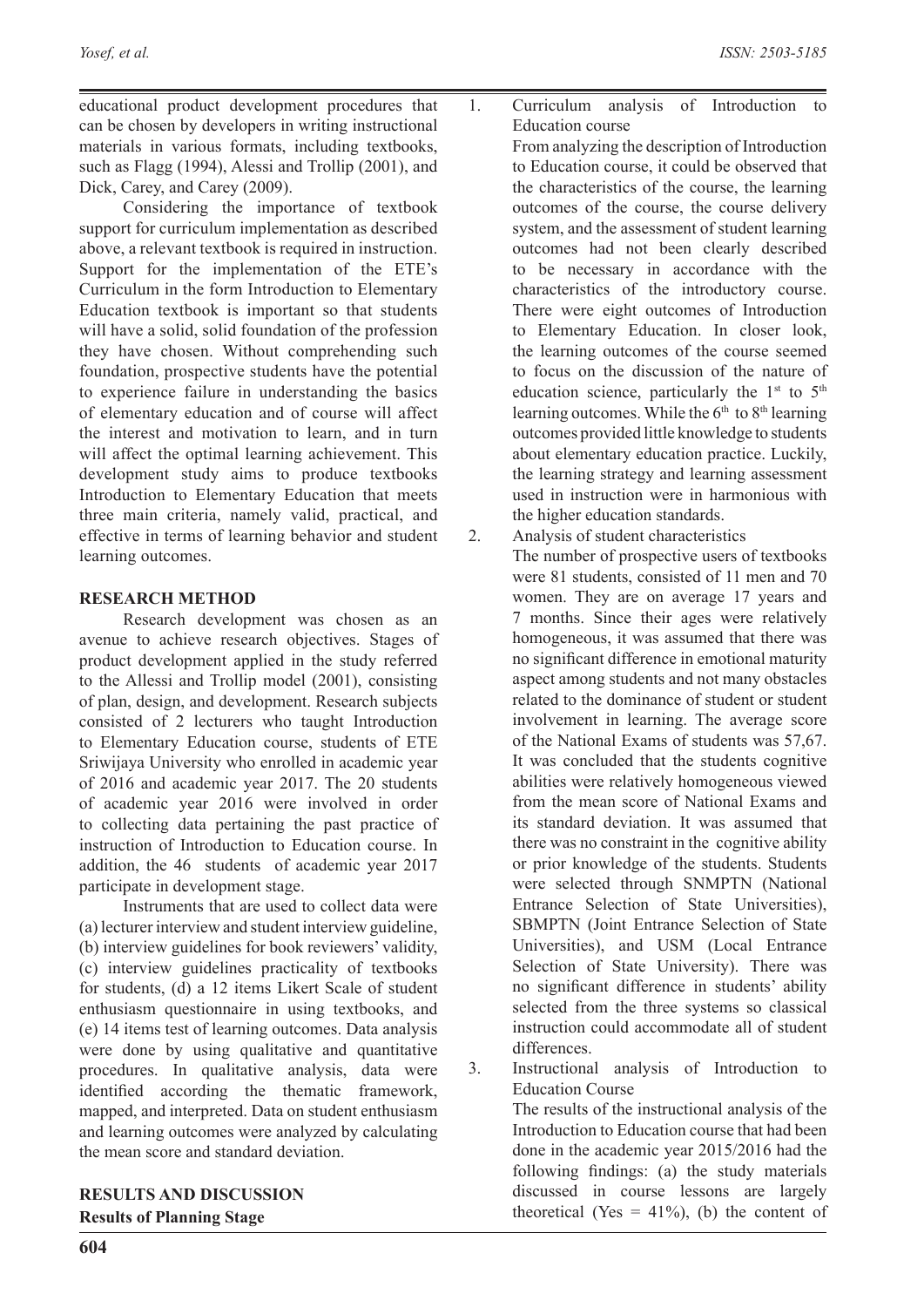courses invites more in-depth curiosity about primary school education (Yes =  $59\%$ ), (c) teaching materials provided or required by lecturers consist of textbooks or references published by certain publishers (Yes  $= 41\%$ ), teaching materials provided by lecturers are up to date (Yes  $= 41\%$ ), teaching materials given by lecturers consisting of text from various sources (Yes =  $88.3\%$ ), teaching materials provided by lecturers support the achievement of learning objectives (71%), teaching materials provided by lecturers organized systematically (82.4%), (d) learning sometimes did not work in accordance with the instructional scenario, for example the use of LCD was hampered by electricity and students were not accustomed to discuss or participate in discussions related to limitation of the their educational prior knowledge. The implication of the results of the above instructional analysis was the course needed a richer, newer, motivating, and useful textbook that could support students in achieving learning objectives.

4. Identifying textbook resources

The developed textbooks have been pursued in harmony with the learning outcomes with sources that support these achievements. From the review of the various sources identified, the textbook material comes from: (a) existing and circulating textbooks and references, whether in English or Indonesian while supporting the achievement of learning outcomes, parts of textbooks will be quoted or paraphrased; (b) educational journals are also selected as the source of textbooks related to up to date information or data; (c) available proceedings are also used as a textbook resource related to its novelty and relevance; and (d) sources from the Internet in various formats such as e-books, e-journals, papers, manuscripts, or photographs are used as a source of textbooks related to information that is relevant to the textbook portions.

5. The results of the initial brainstorming

From the discussions with the lecturers of the subjects and the students, the agreement was reached, namely (a) the textbook was attempted as fully as possible to provide information about elementary education in general and was to deliver the students to the elementary school situation ranging from the learner as a raw input, the educational process, and the outcome education, (b) the textbook was attempted to be concise, did not be too

thick, and allowed students to further study other references, and (c) the textbook should contain interesting photographs to enable students to transition when viewing the text.

## **Results of Design Stage**

Following-up results of the planning stage, development activities in design stage was directed to produce textbook design. From the discussion it proposed components of textbook, syllabus-based content, and selecting sources in the text format and sources to support the texts in the pictures or photos format. The textbook design of Introduction to Elementary Education consisted of the following sections:

The front cover informed the title of the book and the author and inside the front cover that informs publication year, copy right.

Foreword

Table of contents

User Guide

Chapter 1 Education as a System

Chapter 2 Elementary Education

Chapter 3 Diversity of Elementary School Children Chapter 4 Elementary School Teachers

Chapter 5 The Foundation of Elementary Education

Chapter 6 Diversity of Elementary School Curriculum

Chapter 7 Learning in Elementary School

Chapter 8 Assessment in Elementary School

Chapter 9 Guidance and Counseling at Elementary School

Chapter 10 Multicultural Education in Elementary **Schools** 

Chapter 11 The Role of Parents in Elementary Education

Chapter 12 Elementary School Management

Chapter 13 Elementary School Reform

Chapter 14 Elementary Education Research

In each chapter there was a statement of learning objectives, chapter contents, summaries, and questions.

## **Results of Developing Stage** *Writing the textbook*

The product of designing stage was delivered to developing stage in which researchers started to write the textbook draft. It had 199 pages and for the purpose of quality review and pilot test the textbook draft was printed in A4 format and for validation it was in pdf format.

## *Quality Review Results*

Quality review was aimed at knowing the validity of the textbook. This review was conducted by two colleagues of ETE lecturers. Reviewers reviewed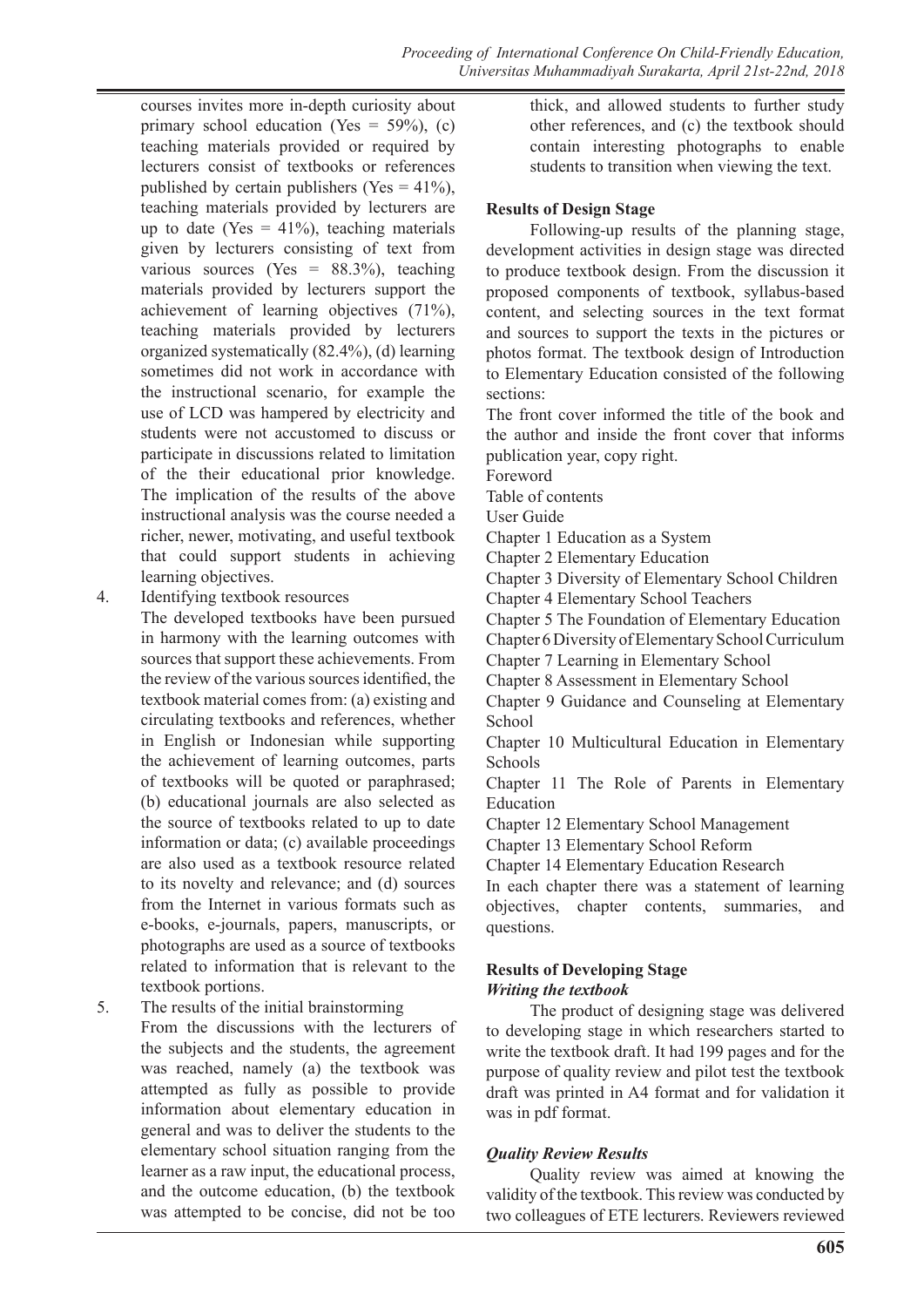the textbook draft by referring to the aspects described in the assessment guidelines. The results of the quality review and the advice given to the 8 indicators of the textbook target were presented below:

- The overall look of the textbook was interesting, the paper size could be selected A4 or other, the cover should be full color and printed glossy, and textbooks should be made in book format so that the display would be attractive;
- Components of textbook fulfilled the minimum requirements of textbook as well as it has been written in accordance with the requirements, if required added index;
- The contents of textbooks had actual accuracy, fulfilled the scientific rules, and the content of textbook related to the syllabus;
- The contents of each chapter were suitable for learning outcomes as mentioned in the syllabus;
- Exercises and tasks had been facilitated but should had the nuances of HOTS, and directed to motivate students to read further references;
- Textbooks enabled students to self-directed learning, in particular there were training guides and references for further study;
- Overall the contents of the book did not cause bias, such as gender bias, class or group favor;
- In the textbook was still identified mechanistic errors either from the side of the sentence or typing, should the writing errors are omitted.

The results of the quality review were followed up by revision some parts until the textbook met the validity criteria.

#### *Pilot Test Results*

The pilot test involved one lecturer and three students at ETE Sriwijaya University who took the course Introduction to Elementary Education. Lecturer taught students in small group focusing on 3 sample chapters from the textbook, namely Education as a System, Level of Elementary Education, and Diversity of Elementary School Children. Assessment was administered to the students after completing the instruction. The results were as follows:

|  |  |  | Table 1 Students' learning outcomes in pilot test |  |  |  |
|--|--|--|---------------------------------------------------|--|--|--|
|--|--|--|---------------------------------------------------|--|--|--|

| <b>Book Content</b>                | Mean $(n=3)$ |  |
|------------------------------------|--------------|--|
| Chapter 1: Education as a System   | 78           |  |
| Chapter 2: Elementary Education    | 82           |  |
| Chapter 3: Diversity of Elementary |              |  |
| School Children                    | 80           |  |
| Mean                               |              |  |

The results of the interviews with the students regarding the textbook aspects showed that the textbooks had fulfilled the clarity of the title, the clarity of information about the purpose and benefits of textbook, the content of the table with chapters and chapter sections, availability of course review statements, clarity of instruction manual usage, completeness of the content of each chapter and section chapter, completeness of the bibliography. Nevertheless the students identify there were still a few shortcomings of a technical nature, namely the writing/spelling and consistency of used terminologies. Despite of the students' opinion to the textbook, it seemed that the mean score of 80 in pilot test indicated that the textbook complied the practicality criteria.

The errors have been revised so that the textbook was considered to have met the criteria of practicality.

#### *Validation Results*

Validation activities in the form of field test involving lecturer and first semester students of ETE who took the course of Introduction Education aiming to determine the effectiveness of textbook. The lecturer re-examined the instructional design in the form of syllabus (RPS) with the main source of learning textbook that had being developed, provided the appropriate textbook in the form of pdf file to the students, used the instrument of observation guidance and test of learning outcomes, prepared the participants, and run down. Validation results were described below:

#### *Assessment of Student Enthusiasm*

The enthusiasm of the students during the lesson in Introduction to Elementary Education was assessed based on three aspects, namely initiation of using textbook, persistence of using textbook, and intensity of using textbooks, using self-reporting questionnaires. The results of these assessments were analyzed by calculating the mean score following the standard deviation.

Table 2 Students' enthusiasm in using textbook

| <b>Enthusiasm Aspects</b>                    | Mean<br>$(n=43)$ | SD   |
|----------------------------------------------|------------------|------|
| Initiation in using the text<br>book         | 4,24             | 0,47 |
| Persistence in using the text<br><b>book</b> | 4,07             | 0,42 |
| Intensity in using the text book             | 4,03             | 0,37 |
| Mean                                         | 4,11             | 0,33 |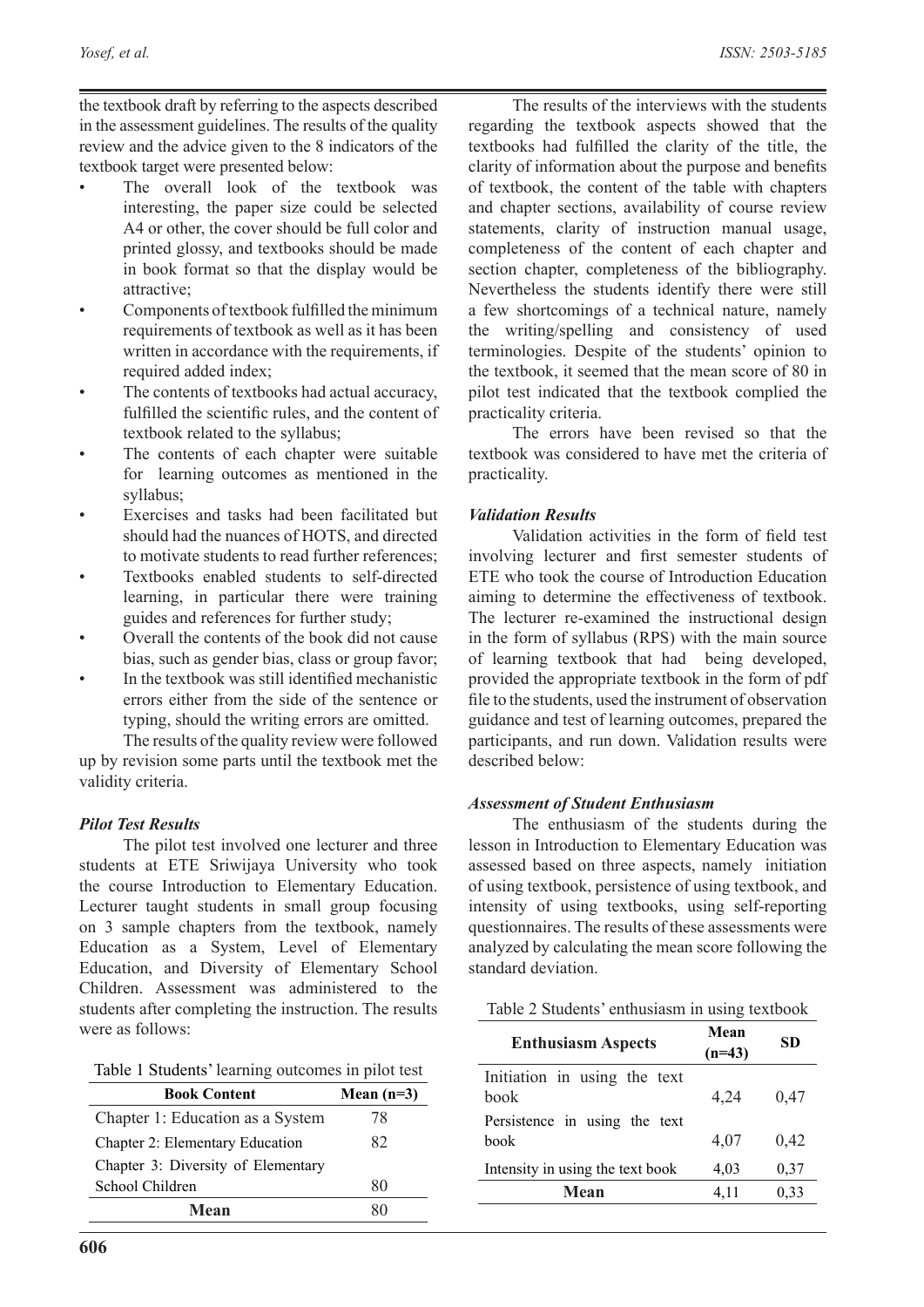## *Assessment of Learning Outcomes*

Student learning outcomes in subject lessons Introduction to Elementary Education is measured in the scopes of chapters discussed in the classroom, which are seven chapters, comprising education chapters as a system, elementary education level, school age diversity, primary school teachers, educational foundation of elementary school, elementary school curriculum diversity, and elementary school. Measurement of learning outcomes using written tests of essay forms. The results of the assessment were analyzed by calculating the average score and standard deviation as presented in Table 4.8.

| <b>Book Content</b>                                            | Mean     | SD   |  |
|----------------------------------------------------------------|----------|------|--|
|                                                                | $(n=43)$ |      |  |
| Chapter 1: Education as a System                               | 81,49    | 4,06 |  |
| <b>Chapter 2: Elementary Education</b>                         | 84,59    | 8,20 |  |
| Chapter 3: Diversity of<br><b>Elementary Children</b>          | 86,08    | 6,78 |  |
| <b>Chapter 4: Elementary School</b><br>Teacher                 | 85,41    | 6,71 |  |
| Chapter 5: The Foundation of<br><b>Elementary Education</b>    | 85,54    | 6,95 |  |
| Chapter 6: Diversity of<br><b>Elementary School Curriculum</b> | 86,06    | 6,02 |  |
| Chapter 7: Learning in<br><b>Elementary School</b>             | 85,68    | 5,29 |  |
| Total Mean                                                     | 84.98    | 4.33 |  |

#### **Discussion**

First, the objective of the study is to produce a valid, practical, and effective Introduction to Elementary Education textbook. The results of the research indicate that the objectives have been achieved, where the textbook has good validity value based on reviewer's assessment, fulfills good practical value based on pilot test result, and fulfills the effectiveness requirement gained from the field test results which shows that the students are enthusiastic in using the textbook and achieve of high score in learning outcomes.

Second, textbook is one component that plays an important role in an instructional design. For this importance, a textbook must meet the three main criteria of educational products as proposed by McKenney (2008), which is valid, practical, and has potential or effective impact. The effectiveness of a textbook only can be achieved if it has fulfilled the validity and validity criteria. From the side of the validity, the Introduction to Elementary Education

textbook which consists of 14 chapters can facilitate students to build a basic insight into elementary education. In further analyzing, the content of the textbook can be grouped into elementary school foundations, elementary school organizations, elementary school learners, elementary school teacher educators, elementary school services, and elementary school development. Each of these contents will support students' learning in advanced courses.

The findings of this research development indicate that the average achievement of students on the seven chapters of the Introduction to Education textbook is at score 85, with the lowest average score in Chapter I Education as System of 81. While for other chapters the average score reaches 85-86. The number of students who reached the score of more than 85 reached 54% of 37 students. The remaining 56% are in the 81-85 score range. In closer look the average value and standard deviation can be interpreted that the range of student scores are not too wide, except in Chapter 1 on the level of elementary education. This achievement can be interpreted that the introduction to Elementary Education textbook of Primary School is considered effective in helping students to achieve the required learning outcomes of the course.

Meanwhile, from the students' enthusiasm perspective in using the textbook, it indicates that the level of enthusiasm is in the high category. The average aspect of initiation that reaches an average of 4.24 with a standard deviation of 0.47 can be interpreted that during the instruction the students showed readiness to learn by using the textbook. For persistence aspect that reaches an average of 4.07 with standard deviation of 0.42, it can be interpreted that they have high persistence in using textbook even though there are parts that considered difficult. Meanwhile, on the intensity aspect, which is related to the students' willingness to further study the textbook, their scores are at an average of 4.03 with a standard deviation of 0.33. Although the average score is lower than the other two aspects, the average score indicates that the students' intensity in using textbook is still high and the difference between students' scores is relatively low.

The introductory course is a subject that ensures students familiar with a field of science or study and prepares them to study at a higher level. In term of the students who participated in the study, they enrolled in the first year and are in transition phase from high school learning pattern to higher education learning patterns. In addition Introduction to Elementary Education becomes the first courses to introduce them to the theory and practice of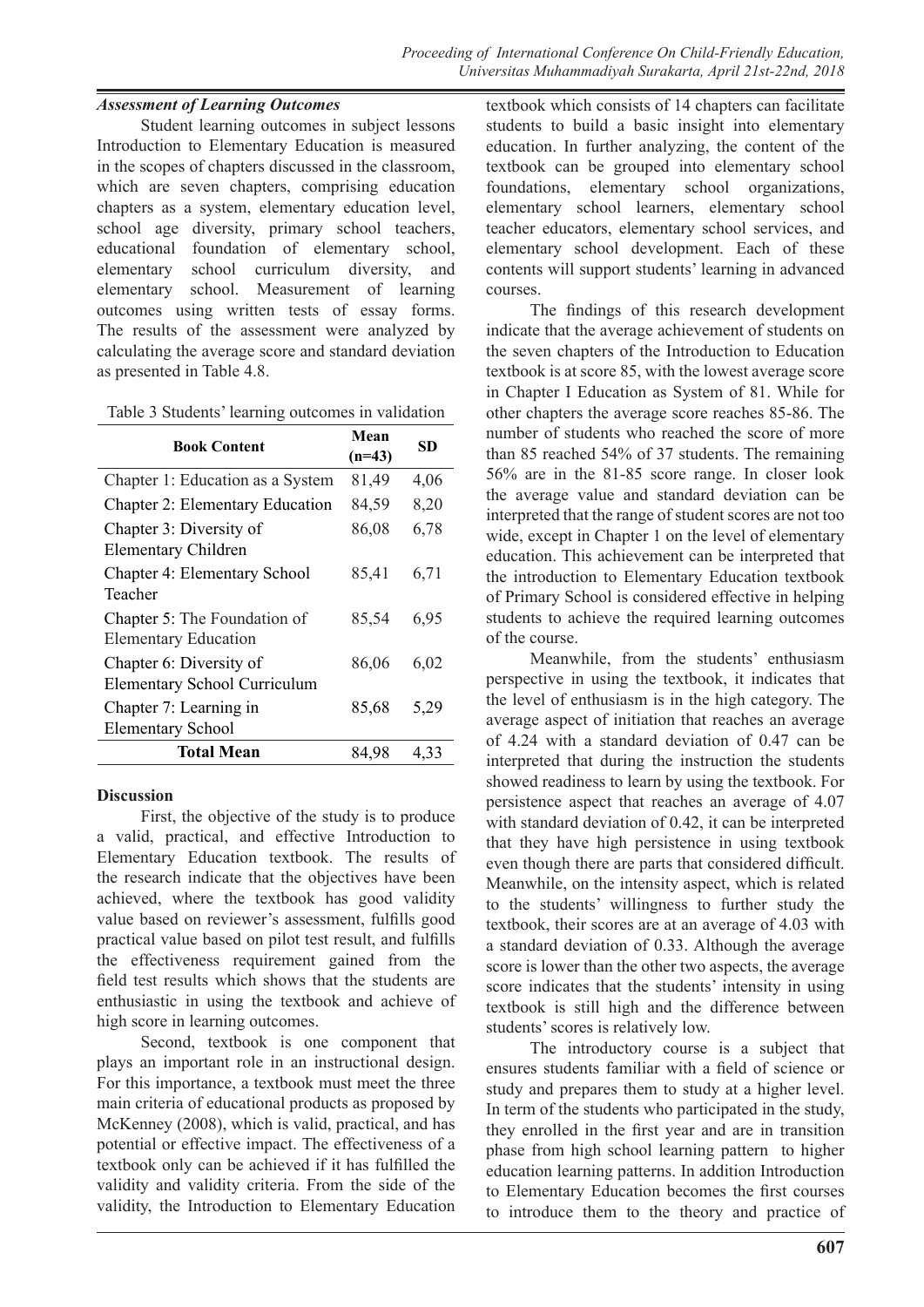elementary education. In further examination it can be seen that the students' mastery of the textbook content are satisfactory, primarily viewed from the learning outcome scores. This achievement can be interpreted that students have a holistic perspective on elementary education, especially in term of textbook content that contain the main points of elementary education. The students' mastery can assist them to learn more specific subjects, i.e. the courses that fall into the category of core competencies.

Third, research on the role of introductory courses is assumed to have been widely practiced but have not been widely published. One of studies of introductory courses has been conducted by Howard and Zoueller (2007) in the field of sociology. Their finding showed that introductory course is able to facilitate students in developing critical thinking skills, integration and application of knowledge and understanding of society and culture. Unlike current researchers, Howard and Zoueller's research did not reveal the use of teaching materials or textbooks that serve as a reference for learning. Teaching materials and textbooks have a number of characteristic similarities so that slight differences can be ignored. The finding of Mohammad and Kumari (2007) show that textbooks have a central role related to the limited access to resources. Both recommend the need for careful writing of textbooks especially in relation to language clarity, adequate information, mechanistic aspects of printing. Other researchers, Hussain (2012) and Verma and Doshi (2017), demonstrate that quality textbooks contribute significantly to the development of selfesteem and student learning outcomes and correlate with learning outcomes. If referring to the findings of the three researchers it can be stated that the latest textbook supports the results of previous research and has met the requirements as it is done through research development.

Fourth, the research of textbook development that has been done still has some limitations. The first limitation is that not all chapters have been validated via field test given the limited time of research. The second limitation of the textbook validation is still formative evaluation and aimed at one class only. Although within the limits of field test or validations it is effective, but for more comprehensive results, this introductory textbook requires a summative evaluation.

Fifth, further research is expected to focus on the impact of the use of textbooks of Introduction to Elementary Education on learning in related subjects, in terms of the ease or difficulty encountered by students in the course lecture. In this context the research of the textbook is validated as a whole for a

semester, so its validity, practicality, and effectiveness can be tested and can be used by students of ETE in other universities.

## **CONCLUSION AND SUGGESTION**

This research development aims to produce a textbook of Introduction to Elementary Education that meets the criteria of validity and practicality and identifies its potential impact on students' learning behavior and learning outcome. From the results of the data collection, analysis, and discussion it can be concluded that the two research objectives have been achieved by producing the textbook that meets the validity criteria based on peer review, the criteria of practicality based on the pilot test results, and have a positive potential impact on students' enthusiasm for using textbook and their learning outcomes.

Regarding the planning, designing, and developing of the Introduction to Elementary Education textbook, it is recommended that lectures who are interested to use it have to treat the text book as an introductory to the students. Those who want to enrich their students understanding have consider the reference materials of the textbook. The textbook that have been produced meets the criteria of validity, practicality, and effectiveness. However, given the rapidly changing trend of knowledge, the textbook contents need to be enhanced continuously in accordance with curriculum development. Further research in the form of validating the whole chapters and summative evaluation needs to be done in order to investigate its effectiveness by lectures of ETE Sriwijaya University as well as other lectures who are interested to use it.

#### **REFERENCES**

- Alessi, S.M. & Trollip, S.R. (2001). *Multimedia for learning: Methods and development*. Boston: Allyn & Bacon. Upper Saddle River, New Jersey: Merrill.
- Auburn University. (2017-2018). Curriculum in elementary education. Diunduh 5 Juni 2017 dari http://bulletin.auburn.edu/undergraduate/ collegeofeducation/curriculumandteaching/ elementaryeducation\_major.
- College of DuPage. (2017). *Introducation to education course*. Diunduh tanggal 8 27 Mei 2017 dari http://www.cod.edu/catalog/current/ courses/education/index.pdf.
- Dick, W., Carey, L., & Carey, J.O. (2009). *The systematic design of instruction*. Upper Saddle River, New Jersey: Merrill.
- Dragana M. Gak. (2014). Textbook an important element in the teaching process.